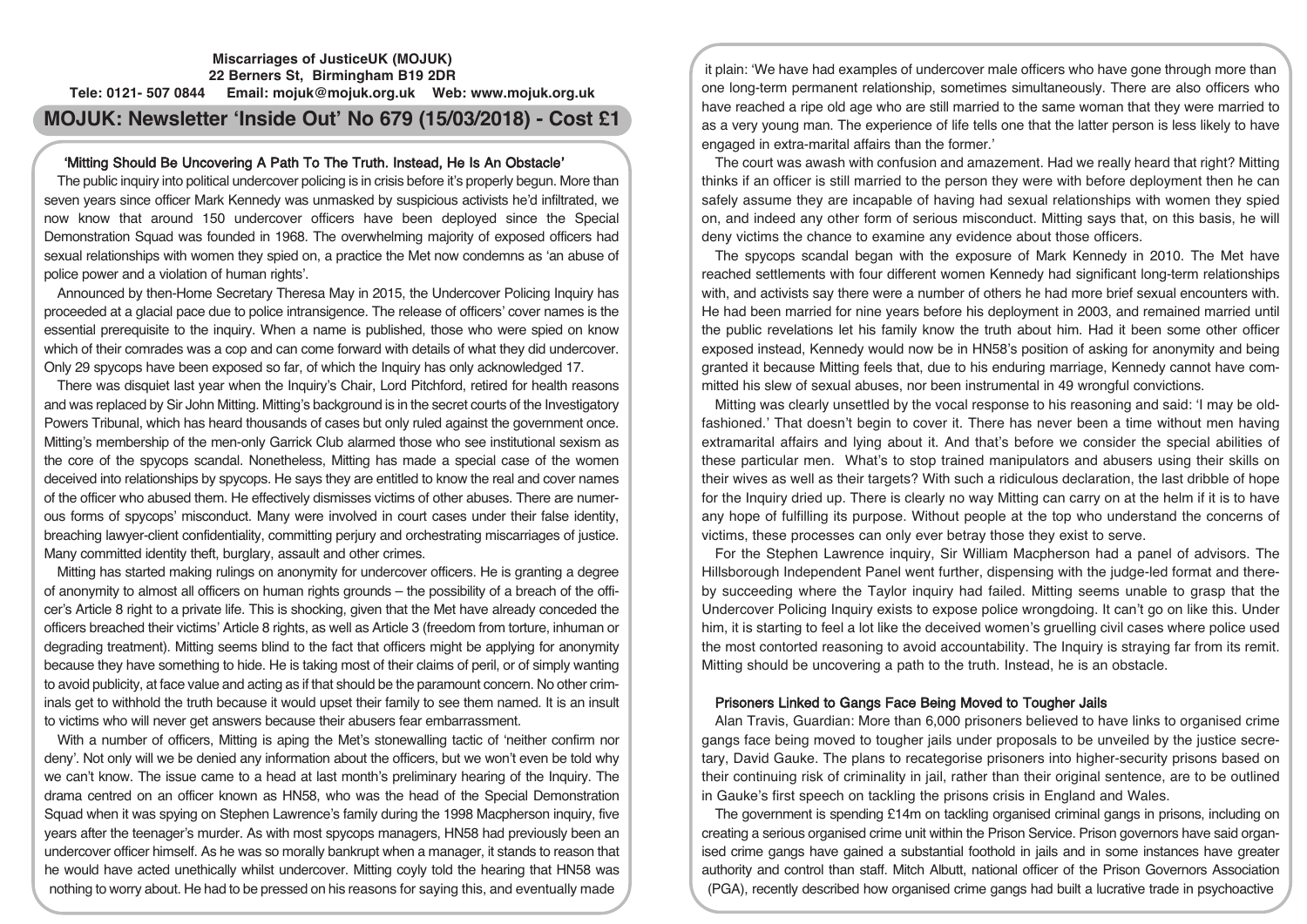drugs inside jails based on coercion, beatings and violence that could turn substances worth £200 on the street into £2,000 profits in prison. "This pervasive environment of threats and violence exposes individuals' vulnerabilities, resulting in increased levels of self-harm, suicide and requests for segregation or transfer," Albutt wrote in the latest PGA newsletter.

Gauke will announce an initiative to crack down on these serious organised criminal gangs that operate outside and increasingly inside prisons. The prison service estimates that more than 6,500 of the 86,000-strong prison population have links to organised crime gangs. "We are taking action to bolster our defences at the prison gate and going after the organised criminal gangs," Gauke will say. "I want them to know that as a result of the action we are taking, they have no place to hide. Through our covert and intelligence-led operations, we will track them down."

The justice secretary will disclose that criminal gangs not only use drones to fly illicit drugs into prisons but can direct them to specific cell windows and have even resorted to coating children's paintings in psychoactive substances. He will say: "The criminal networks and supply chains have got larger and more complex. And new technologies have empowered gangs to be more sophisticated and brazen about the way drugs are smuggled in. From the conventional to the cunning, by design or by device, through fear or intimidation, these criminal gangs will stop at nothing to maintain their access to such a lucrative market. We will remove their influence from our prisons so that they can become places of hope not despair, of aspiration not assaults, because my approach is a practical one, based on what works and what's right."

The current system of categorising prisoners by their sentence length determines whether they serve the majority of their time inside a range of security regimes, from a category-A high-security prison to a category-D open jail. A decision to give a higher security rating to prisoners based on their activities inside jail represents a major change in prison rules. The new prisons minister, Rory Stewart, recently called for an effort to clean up filthy jails and tackle drugs, saying his priorities were "windows, searches and walls". The PGA has said the level of budget cuts faced by the prison service without any reduction in the prison population has had an impact on stability, decency and safety inside jails.

#### Eulogy for Carillion? By Keith Rose – HMP Swaleside

Back in the last century in days of yore, individual prisons were largely autonomous in local services. The concept of outsourcing was yet to rise from the 7th circle of hell and companies like Carillion, Serco and G4S were merely a gleam in Lucifer's eye. Each prison had a works department carrying out routine maintenance which was carried out by prisoners under supervision of usually civilian tradesmen. Prison grounds were kept immaculate by garden parties, plumbing by a works plumber accompanied by one or more prisoner assistants, even the works Electrician had a prisoner apprentice learning the trade as he helped out.

Local traders supplied supplementary services like washing machine repair with each prison's governor and security departments selecting specialist services from the surrounding area. Prisoner's canteen purchase requirements were fulfilled by a couple of prison officers in each establishment purchasing items local cash & carries or wholesalers. Prisoners were served weekly either from a central canteen shop or a wing-based facility. Some prisons, including dispersals, even operated-a coin based- rnethod of payment known as 'Silver'. Each of these local prison shops were operated to return a small profit.

Then in 1994 a newspaper, the Sun, renowned for its factual and truthful stories, just like Boris and Trump, printed a story about Parkhurst prisoners ordering luxury items like Lobsters from the prison canteen and prison officers being humiliated by being forced to shop for

these exotic items to fulfil prisoner demands. The then Home Secretary, Michael Howard, never one to miss a sound bite opportunity, seized on the entirely fictional story and declared that prison officers should never again be so embarrassed and steps would be taken to remedy the situation. So, began the long slippery slope into the farce of prison outsourcing and the cost to the public purse of the policy.

Outsourcing was claimed to provide significant savings and improvements in service and efficiency in delivering necessary prison services. Prison canteen services were outsourced to companies like Aramark, an American company whom, on the date of its appointment, was the U.S.'s biggest junk bond company, insolvent to the tune of a billion dollars. (Sound familiar?) First to go in dispersal prisons were Garden parties, for it is far more economic to employ an outsourced team of workers on salaries in excess of £20,000 than a small group of low category prisoners on around £10 per week. Each of the prison work parties followed, dissolved usually with an excuse of security and companies like Carillion fell over themselves in order to obtain the lucrative contracts. No longer could a governor deal with maintenance on a local level, now repairs and improvements were dealt with centrally, such as Carillion's Planet FM with the contractor deciding when, or if, repairs would be carried out.

Carillion's centralized system functioned perfectly. 'Here at HMP Swaleside the gymnasium showers have only been waiting for 3 years for refurbishment. 'Golf' wings heating has not worked since last November and its exercise yard has only had raw sewage flowing into it on two occasions in the last month. When combined with poor television reception, tripping electrics, nonfunctioning washing machines, HMP Swaleside provides a good example of how beneficial outsourcing is. Other prisons have enjoyed the same level of service. On C wing at ·HMP Whitemoor there stands an exercise 'Stepper' which has been in need of repair for around 5 years. For the past 2 years it has borne a notice stating; 'Do not use, awaiting repair'. Repaired yet? Probably Not! Other wings enjoyed a similar level of service. When this particular outsource contractor was pressed to carry out repairs, a service engineer carefully affixed barcodes to each item requiring repair, but were actual repairs carried out? No! Duh!

Not to be outdone by a sub-contractor, Carillion submitted invoices for work they had yet to carry out. Fraud? Not if you have the right set of dodgy accountants who describe it as 'forward invoicing'. Invoicing for work not carried out? I seem to recall the names of Serco and G4S being linked to a scandal of fake invoices for tagging. Is this the same Serco whose Chief Executive was recently complaining on the BBC that Serco were not making enough money from government contracts? On the 24th February the Sun reported that women held at Serco's Yarl's Wood immigration removal centre were on hunger strike protesting about conditions.

Moving on to G4S, currently operating 5 prisons, 2 immigration detention centres and one secure training facility. On the 15th February, Leigh Day solicitors launched an action against the government Cabinet Office in an attempt to force it to designate G4S as a 'High Risk' strategic supplier in the wake of a number of catastrophic failings. Leigh Day's instructing client, BID charity director Celia Clarke said: "Time and time again G4S's conduct in its management of government contracts has been found wanting. The mounting list of scandals must be seen as systematic failings by the government, not one-off incidents".

Returning to our dearly departed Carillion, directors of the company claimed, to government Select Committee members that it was not until December 2017 that they knew that their company was in serious trouble. Perhaps they should have asked their former Finance Director, Richard Adam, why he dumped shares worth £776,000 in March and May 2017?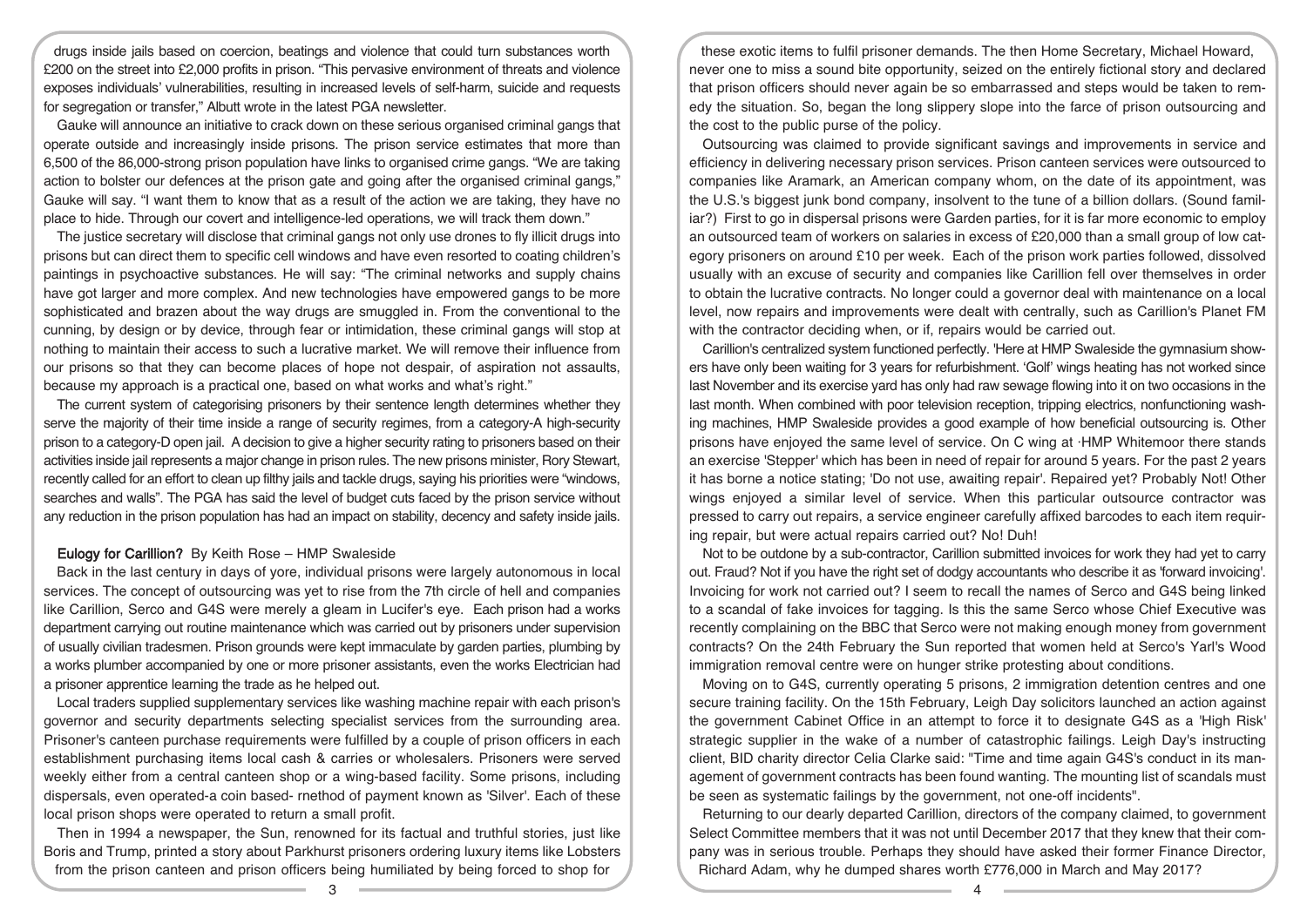On the 26th February 2018 the 'I' newspaper reported fresh information which had been forwarded to the 'Work & Pensions and Business Select Committees giving details of the share transactions of Carillion's former Finance Director. Richard Adam retired at the end of December 2016. On the 1st March 2017, he sold his entire existing shareholding for £534,000, including performance awards for 2013-2015 which vested on his retirement. Mr Adam then sold his longterm incentive plan awards for 2014 on the 8th May 2017, the day they vested for £242,000. In other words, Mr Adam dumped all his shares in Carillion at the first possible moment he could.

In spite of profit warnings, share dumping by their former Finance Director, tumbling share prices, in September 2017 Carillion were awarded a multi-billion pound government contract for the QS2 London to Birmingham rail link by a helpful Transport Minister, Chris Grayling.

Chris Grayling has been equally helpful to a couple of billionaires playing train sets with full size trains on the East Coast Main Line. When bosses of Virgin and Stagecoach complained they could make no money from their government contract, our Chris helpfully cancelled the contract.

Carillion went bust in January 2018, owing around half a billion pounds to small companies & subcontractors. Their pension fund deficit is more than a billion pounds, Richard Adam regarded funding Carillion's pension scheme as a "waste of money" according to the Select Committees above.

Outsourcing of government services. What a wonderful idea, but only if you're the bosses of an outsourcing company, not if you're expecting a service from them, not if you're relying on your pensions from them. Deficit? What deficit? The public will pick up the tab.

Keith Rose A7780AG HMP Swaleside Eastchurch Isle of Sheppey ME12 4AX

## Unannounced Inspection: Military Corrective Training Centre (MCTC) in Colchester

[One regime for the general prison population, another for sentenced armed service personal] The Military Corrective Training Centre (MCTC) in Colchester is the only secure training centre for the armed services. The MCTC has had very good inspections in recent times, and this inspection proved to be no exception. Basically, the MCTC was a safe, decent and purposeful establishment. The experienced team of inspectors could not recall ever having been to a more respectful institution. Based on the shared military values of staff and detainees, the centre exuded an extraordinarily strong ethos where the care and rehabilitation of the detainees was the unequivocal and overriding objective.

The programme of activities available to the detainees was tailored to whether they were going to return to their units and pursue their military careers or return to civilian life following discharge. In either case, the quality of what was available was high. It was interesting to be told that detainees who had been held in the MCTC frequently returned to their units with better military skills and physically fitter than when they entered the centre, and often achieved promotion. A good range of accredited qualifications was available for those who were returning to civilian life. There was an issue with the leadership and management of learning, skills and work. A senior education and training officer had been recruited and needed to start as soon as possible.

In amongst all the very positive findings during this inspection, there was one potentially serious deficiency that was beyond the control of the centre. This related to the lack of post-release supervision or statutory engagement from the public authorities responsible for the public protection arrangements for higher-risk violent or sex offenders. This arose because of a statutory anomaly that does not include the military in the arrangements that apply to non-military offenders on release. This meant that the few offenders being released into the community who presented a high risk of harm to others were being released without proper supervision or risk-management.

It was refreshing for HM Inspectorate of Prisons to inspect a training centre where drugs and violence were virtually unknown, and where the culture was incredibly positive, forward-looking and not at all punitive. It was also notable that, since the last inspection in 2014, our previous recommendations had clearly been taken seriously, with the vast majority being fully implemented. Inspectors made 23 recommendations. 5 recommendations from the last inspection had not been achieved.

## MI5 Agents Can Commit Crime in UK, Government Reveals

Jamie Grierson, Guardian: MI5 agents are allowed to carry out criminal activity in the UK, the government has acknowledged for the first time. The prime minister was on Thursday forced to publish the text of a direction to the Investigatory Powers Commissioner's Office, the spying watchdog, on governing "security service participation in criminality". It instructs the IPCO to oversee the participation of MI5 agents in criminal activity, which was previously conducted by the now-defunct office of the Intelligence Services Commissioner, under a secret order referred to as the "third direction". However, guidance about when British spies can commit crimes, and how far they can go, remains confidential. The commissioner, Lord Justice Sir Adrian Fulford, said: "I welcome the government's decision to make public my oversight of this sensitive area of work."

The order was published after a legal battle by the human rights groups Reprieve and Privacy International. Maya Foa, the director of Reprieve, said: "After a seven-month legal battle the prime minister has finally been forced to publish her secret order but we are a long way from having transparency. The public and parliament are still being denied the guidance that says when British spies can commit criminal offences and how far they can go. Authorised criminality is the most intrusive power a state can wield. Theresa May must publish this guidance without delay."

Millie Graham Wood, a solicitor at Privacy International, said there was no justification why the secret direction was not published earlier. "Had we not sought to challenge the government over the failure to publish this direction, together with Reprieve, it is questionable whether it would have ever been brought to light," she said. "It is wrong in principle for there to be entire areas of intelligence oversight and potentially of intelligence activity, about which the public knows nothing at all." The MI5 website says agents are "one of the most significant information gathering assets we have", adding "intelligence from our agents is critical to keeping the UK safe". It also states: "Public views of what MI5 agents do are often based on fiction and not always accurate. There are many misunderstandings about what our agents do, as we cannot say much about those who help us, given our commitment to protect their identity."

#### CCRC Refers the Conviction of A to the Crown Court

The Criminal Cases Review Commission has referred the malicious communications conviction of A to the Crown Court. Mr A was convicted at magistrates court in 2014 of sending a communication conveying false information with the intent to cause distress, contrary to section 1 (1)(a) of the Malicious Communications Act 1988, ("MCA 1988"). He was sentenced to four months' imprisonment. Mr A appealed against his conviction but lost his appeal and applied to the CCRC. Having considered the case in detail, the CCRC has decided to refer Mr A's case to the Crown Court because it considers that there is a real possibility that his conviction will not be upheld. The referral is based on a new legal argument, not previously raised, that A's action of posting a blog on the internet did not amount to "sending… to another person" as required by section 1 of the Malicious Communications Act 1988. Mr A was not legally represented in his application to the Commission.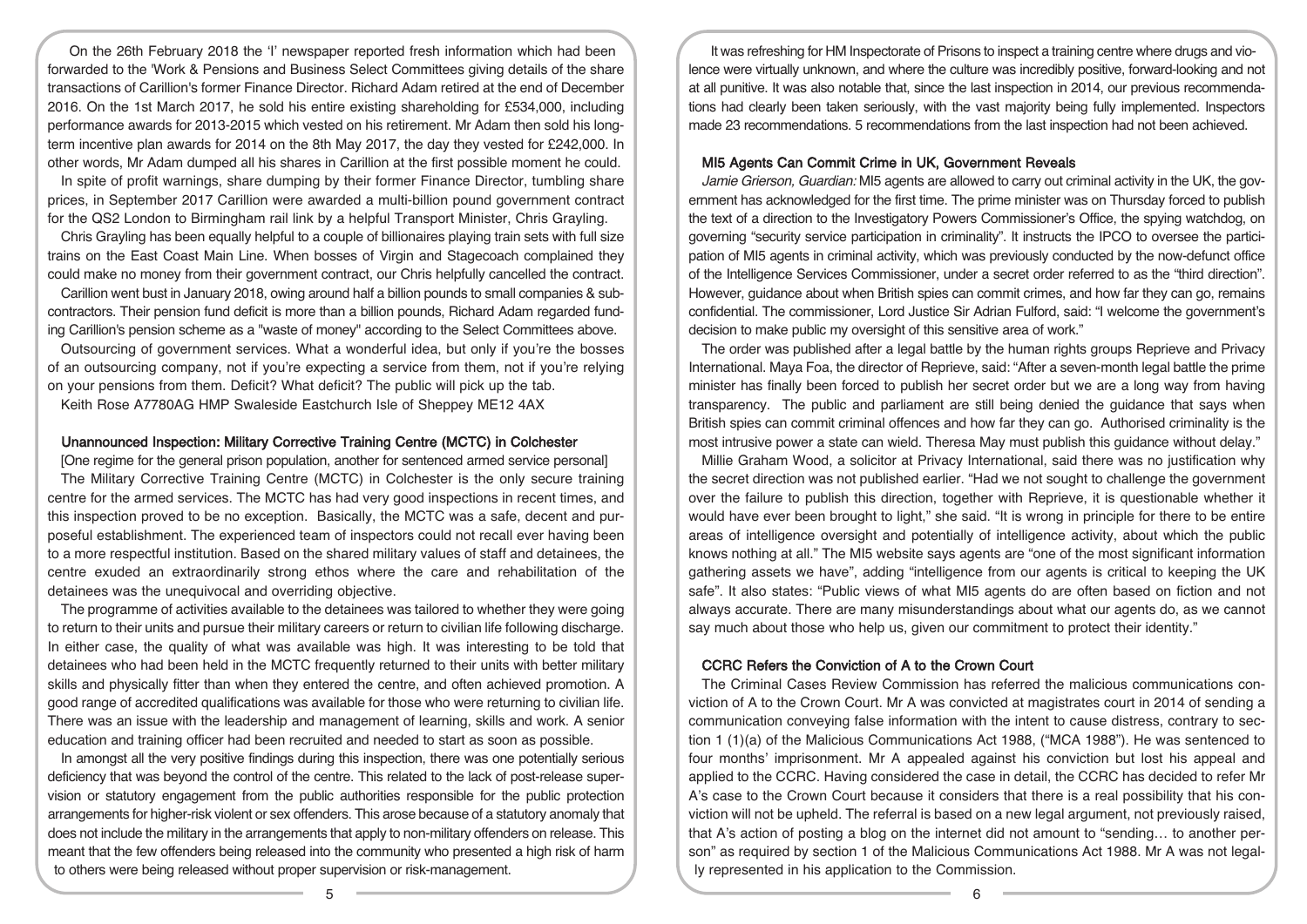## Former Prisoner Receives Six-Figure Settlement After Life-Changing Misdiagnosis

A former prisoner has received substantial compensation from West Hertfordshire Hospitals NHS Trust following the settlement of his claim alleging medical negligence against one of their consultant surgeons. Known as 'Mr J' to protect his anonymity, was an inmate at HMP The Mount, in Hertfordshire, when he started to suffer from painful piles, as well as other symptoms including bleeding, fainting, vomiting and significant loss of body weight. Due to his symptoms, Mr J was taken from the prison to a local hospital, Watford General, for investigation. He had a blood test and the results came back abnormal. However, despite the other symptoms and the abnormal results, the consultant surgeon who saw Mr J at hospital diagnosed him as suffering from piles and discharged him back to prison with pain-relief medication. Following his return to prison, Mr J's condition continued to deteriorate, and, in addition to his other symptoms, he became unable to walk without severe pain. He was eventually taken back Watford General Hospital nine days after he was first seen and subsequently discharged.

These further investigations showed that Mr J was in all probability suffering from Crohn's Disease, and that he was suffering from a toxic megacolon and a perforated rectum. These are complications associated with the disease and can result in severe and life-threatening infection. As a result, he underwent surgery to remove his colon and divert his bodily waste through an opening his in stomach and into a colostomy bag, which he will now need to use for the rest of his life. Mr J brought a claim for compensation against the NHS trust alleging the care provided to him by the consultant surgeon he had initially seen at the hospital was negligent in that he failed to diagnose and treat his presentation of inflammatory bowel disease. The claim also detailed that if Mr J had been correctly diagnosed when he first presented at the hospital he could have been treated medically rather than surgically.

Following the commencement of proceedings, the NHS trust agreed to settle Mr J's medical negligence claim and pay him compensation in respect of the injuries he suffered. The settlement was for a six figure sum. Benjamin Burrows, who leads the Prison Law Team at law firm Leigh Day and acted for Mr J in his claim, said: "Prisoners are entitled to the same standard of medical care as any other member of society. However, time and again, this standard is not achieved, either because they cannot get access to a doctor or when they do their complaints are dismissed. Unfortunately, Mr J's case is an example of this, and the consequences have been life-changing." Mr J was represented by Benjamin Burrows, a solicitor at Leigh Day, and by Alasdair Henderson, a barrister at One Crown Office Row.

#### Prison Accommodation: Nigeria

Secretary of State for Foreign and Commonwealth Affairs (Boris Johnson): On 9 January 2014, the United Kingdom signed a compulsory prisoner transfer agreement with Nigeria. As part of this agreement, eligible prisoners serving criminal sentences in Nigeria and the UK can be returned to complete their sentences in their respective countries. In support of this, and to help improve the capacity of the Nigerian prison service, the Government have agreed to build a UN compliant 112 bed wing in Kiri Kiri Prison, Lagos. Tenders have been placed and a supplier identified to conduct the building work, alongside project support and monitoring and evaluation, bringing the total cost to £695,525. This project is funded from the CSSF (conflict, stability and security fund) migration returns fund. The provision of this assistance is in line with the Government's security and stability objectives in West Africa. FCO officials carry out regular reviews of our programmes in Nigeria to ensure funding is directed only to approved recipients.

#### Dimitar Mitev v. Bulgaria - Forced Confession - Violation of Article 6

The applicant, Dimitar Mitev, is a Bulgarian national who was born in 1972 and is currently detained at Varna Prison (Bulgaria). The case concerned his allegation that the criminal proceedings against him for murder had been unfair. In February 2008 Mr Mitev was convicted of a theft and the murder of his parents' 75-year-old neighbour. He was sentenced to life imprisonment. The trial court relied, among other things, on a confession he had made during his informal questioning with two police officers when he was arrested in June 2006. His conviction and sentence were then upheld on appeal and, ultimately, in a final judgment of November 2008 by the Supreme Court of Cassation. Throughout the trial and subsequent proceedings, Mr Mitev denied the offences of which he stood accused and contested the testimony given by the two police officers, arguing that he had only confessed because the officers had beaten him. However, the courts allowed the officers' testimony, finding it credible and that it had been assessed in the light of other evidence. Relying in substance on Article 6 §§ 1 and 3 (c) (right to a fair trial and right to legal assistance of own choosing) of the European Convention on Human Rights, Mr Mitev alleged that his conviction had been based on a confession he had made to the police immediately after his arrest, under duress and without the assistance of a lawyer. Violation of Article 6 §§ 1 and 3 (c) Just satisfaction: 3,000 euros (EUR) (costs and expenses)

## Women "Groomed, Pimped And Trafficked" Not Required To Disclose Prostitution Convictions

The High Court ruled on 2nd March 2018 that three women forced into prostitution as teenagers will no longer have to disclose related convictions to potential employers. The claimants challenged the criminal record disclosure scheme which required them to reveal details of multiple decades-old convictions for 'loitering or soliciting' for the purposes of prostitution. The women had been groomed, coerced or forced into sex work, two of them when they were children. They were required to divulge their convictions under the regime of the DBS (Disclosure and Barring Service) governed by Part V of the Police Act 1997. DBS checks (previously CRB checks) are made when an applicant seeks certain paid or voluntary work involving children or vulnerable adults. While the claimants weren't strictly barred from such jobs, they had to inform would-be employers of their historical convictions. They said this placed them at an unfair disadvantage, caused embarrassment and put them off applying in the first place. They argued that this interference with their private and working lives was unjustified by the scheme's aims and unlawful. The Court agreed.

The Facts: The Court's factual summary is a sad read. The first claimant ("C1") was forced into prostitution when she was only 14 and under a care order. Her first conviction was for soliciting at the age of 16, and the last was eight years later, in 1998. The second claimant, Fiona Broadfoot, waived her right to anonymity and is an active campaigner against sexual exploitation. She was 15 years old when coerced into sex work, and her convictions date between around 1984 and 1988. The third claimant ("C3") was groomed into prostitution aged 18 and first convicted aged 21. Her last offence was in 1992.

Lord Justice Holroyde and Mrs Justice Nicola Davies both contributed to the judgment, which noted at the outset that C1 and Ms Broadfoot were themselves victims of crime; they were underage when procured to have sexual intercourse with others. Having considered their evidence, the Court also had "no difficulty in accepting that all three claimants have, even as adults, been victims in many other ways". The Court noted that "greatly to their credit", the women escaped prostitution many years ago. Nonetheless, they did so with considerable criminal records – over 100 offences between them. While the penalties were comparatively minor, in most cases being fines, their effect resonated throughout their lives. Ms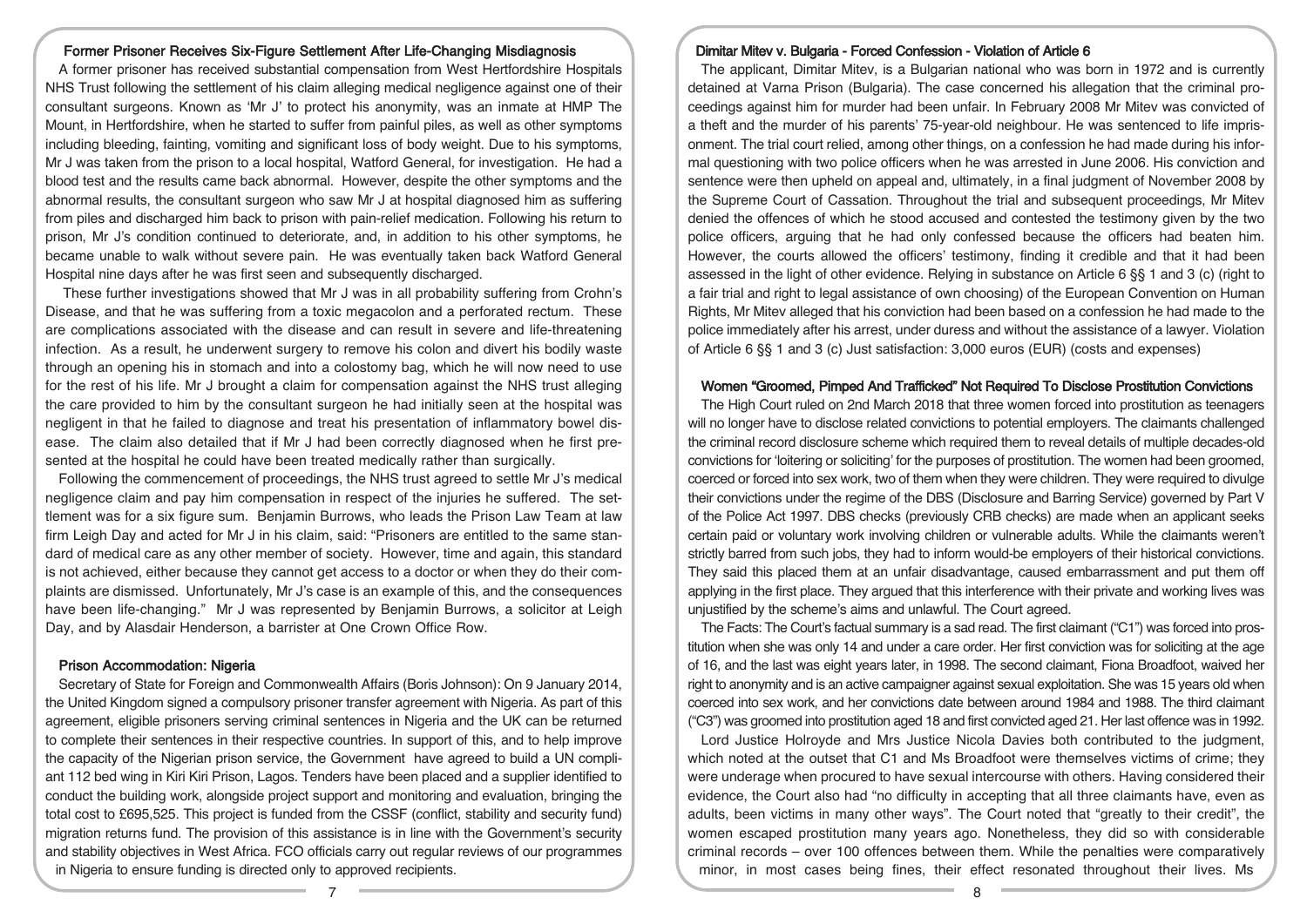Broadfoot, in an interview with BuzzFeed News last August, spoke of the "humiliating" effects of her convictions: I couldn't get on a university degree, a social work degree, I couldn't get into child development at college. They said I could get on to the course but I wouldn't be able to find a placement because of my criminal record. I've been discriminated against in my workplace – I wouldn't even apply for some jobs. I wanted to be on the PTA at my son's school and I had to tell the headteacher, it was really embarrassing.

The Legal Background: The claimants' convictions were under Section 1 of the Street Offences Act 1959: 'Loitering or soliciting for purposes of prostitution.' At the time, the common law restricted the offence to women. The law was amended to include men, but evidence showed that in the decade following amendment, 95% of those convicted or cautioned were female. This is relevant because – as we will see – the claimants argued that the disclosure scheme amounted to unlawful sex discrimination. The Rehabilitation of Offenders Act 1974 introduced the concept of convictions (and later cautions) becoming 'spent' after a specified period. After that time passed, a person wouldn't have to disclose convictions. However, the 1974 Act is subject to 'exceptions orders' made by the Secretary of State for Justice. Under the 1975 exceptions order, people applying to work with vulnerable adults and in children and family services still had to disclose otherwise 'spent' convictions. Similar provisions in the Police Act 1997 also require disclose of otherwise "spent" convictions in certain cases.

The scheme described above was considered by the Supreme Court in R (T) v Chief Constable of Greater Manchester Police [2015] AC 49 ("T"). Those claimants had cautions or warnings for very minor offences at a young age, and challenged the lawfulness of the scheme which continued to require their disclosure. They argued that it unlawfully interfered with their right to a private and family life, as protected by Article 8 of the European Convention on Human Rights ("ECHR"). As summarised at para 37 of the judgment in this case, the Supreme Court in T agreed, holding that: the statutory provisions were not in accordance with the law because they contained no safeguards against arbitrary interferences with Article 8 rights. It was further held that, although it was necessary to check that persons wishing to work with children or vulnerable adults did not present an unacceptable risk to them, the disclosures required by Part V of PA 1997 were not based on any rational assessment of risk and so failed the test of being necessary in a democratic society. The scheme changed in 2013 to remedy the defects identified in T. Amendments provided that even in relation to work with vulnerable groups, certain listed spent convictions not resulting in imprisonment don't have to be disclosed. To benefit from this exception, a person must have "not been convicted of any other offence at any time". In short, only those with single convictions could resist disclosure. The claimants in this case, however, were all caught by what the Court called the "multiple conviction rule."

The multiple conviction rule was considered by the Court of Appeal in R (on the application of P and others) v Secretary of State for the Home Department [2017] EWCA Civ 321 ("P"). Sir Brian Leveson, with whom the other Lord Justices agreed, held that the defect identified in T had not been remedied, see para 44: The multiple conviction rule is indiscriminate in that it applies without consideration of any of the features identified by Lord Reed [in T]. If an individual has been convicted of more than one offence, the rule will apply automatically irrespective of the nature of the offence, the disposal in the case, the time which has elapsed since the offence took place or the relevance of the data to the employment sought. Therefore, in my view, Lord Reed would conclude that it is not 'in accordance with the law', unless there is a mechanism for independent review. There is a pending appeal to the Supreme Court in the case of P, to be heard later in 2018 alongside a Northern Irish case dealing with similar provisions.

The Court's Decision: The claimants argued that the scheme described above is unlawful as it stands. They advanced seven grounds of challenge initially, later abandoning one. The disclosure scheme violates Article 8 (Ground 1). The claim succeeded on this ground only. The Court noted that it was bound by P to conclude that the statutory scheme was "not in accordance with the law, because the multiple conviction rule operates in the indiscriminate, and hence arbitrary, manner summarised at paragraph 44 of P". Further, the Court held at para 56: We would have reached the same conclusion even if not bound by P, in particular because the facts of this case vividly illustrate the fact that the multiple conviction rule operates in circumstances in which any link between the past offending, and the assessment of present risk in a particular employment, is either non-existent or at best extremely tenuous.

The disclosure scheme as it stands interferes with the claimants' Article 8 rights arbitrarily, bearing "no, or very little, relationship to the aim of safeguarding children and vulnerable adults" (para 58). In fact, the Court found that scheme may work against that safeguarding aim. First, it could exclude people like them from working with and helping vulnerable people; their experiences, drawn from "a school of very hard knocks", might be an asset and not a detriment in some professions, and secondly, because an inability to enter certain work may cause vulnerable people to remain in prostitution when they wish to leave (para 59).

The Court found that it was not sufficient justification that an employer could decide whether or not the disclosed convictions render the applicant unsuitable, that was not information employers should, or needed to, know in the first place. The Court also recognised that the claimants had not only suffered an employment disadvantage, that they had also been embarrassed and stigmatised by the requirement to release very personal information, whether or not they were eventually taken on as an employee.

However, it is not for the Court to change the law – that task is left to the legislature: 62. In our view, it should be and is possible for Parliament to devise a scheme which more fairly balances the public interest with the rights of an individual applicant for employment in relevant areas of work. It may be that only broad lines can be drawn to act by way of filter before the employer is left to assess the risk. But that is not a good reason for adopting the blanket approach which the present schemes adopt in widely-differing circumstances. As was said in P, it is not for the court to devise a scheme. Ground 2 repeated in large part ground 1, but added that there was no evidence that convictions for soliciting could be an indicator of present risk to vulnerable people. Considering the decision on ground 1, ground 2 was 'otiose' and therefore failed, but the Court commented that there was nothing inherently unlawful about minor offending giving rise to disclosure obligations.

The Disclosure Scheme Unlawfully Discriminates Against Women (Ground 3). The claimants relied on Article 14 ECHR alongside Article 8. Article 14 must be combined with another right, and provides that the other convention rights must be protected in a way which does not discriminate on the grounds of, amongst other things, gender The Court accepted that Article 14 was engaged, and that a "disproportionately high percentage of women commit the offence of soliciting" and have multiple convictions for that offence, and that significantly more women than men apply for jobs which DBS checks are required. However, prostitution-related offences were not to be "viewed in isolation" – in general, men commit more crimes than women. Both genders are affected by the multiple conviction rule, in fact, it affects more men than women. There is a sound justification for the general operation of the rule and so far as gender discrimination is concerned, the scheme is a proportionate means of achieving legitimate aims.